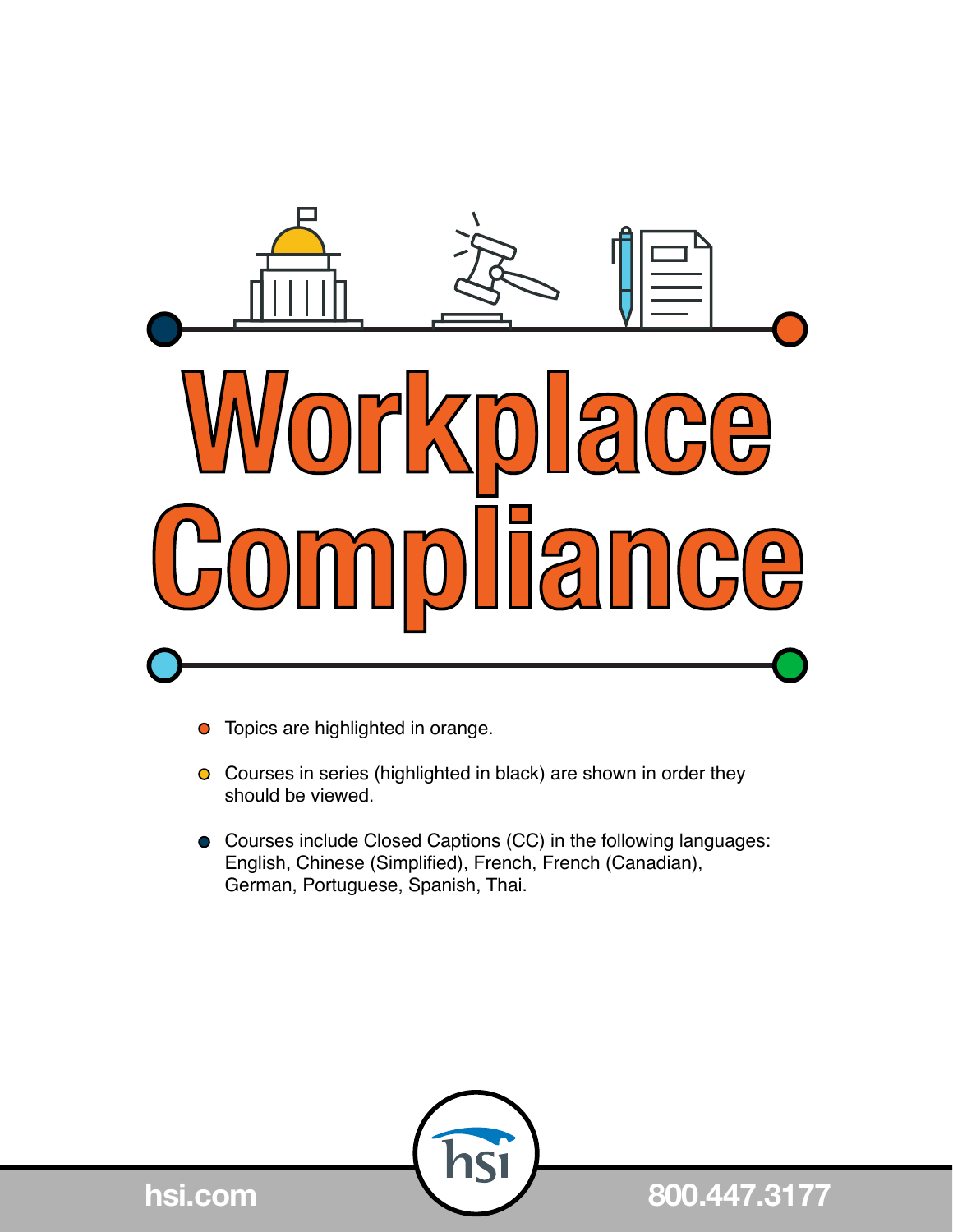# **California Anti-Harassment**

Workplace Bullying CA SB 396 CA SB 1342 and SB 778

## **Anti-Harassment**

History of Sexual Harassment Anti-Harassment for Everyone Anti-Harassment for Managers Examples and Scenarios Writing and Communicating an Anti-Harassment Policy Investigating Complaints Anti-Harassment in Review

# **California Consumer Privacy Act**

What the CCPA Says How to Comply with the CCPA

# **Understanding Harassment**

Introduction to Understanding Harassment Creating a Healthy Culture Understanding Offenders Understanding Targets Warning Signs Bystander Training Understanding Harassment in Review

# **Connecticut Anti-Harassment**

Harassment & Discrimination – Connecticut **Introduction** 

# **Anti-Harassment**

Anti-Harassment for Everyone Anti-Harassment for Managers Writing and Communicating an Anti-Harassment Policy Investigating Complaints History of Sexual Harassment Anti-Harassment in Review **Understanding Harassment** Introduction to Understanding Harassment Creating a Healthy Culture Understanding Offenders Understanding Targets Warning Signs

Bystander Training Understanding Harassment in Review Harassment & Discrimination: Connecticut **Scenarios** 

## **Delaware Harassment and Discrimination**

Introduction to Delaware Harassment and **Discrimination** Delaware Harassment and Discrimination Scenarios

# **HIPAA**

The Basics What is HITECH? HITECH – Understanding Business **Associates** What is Protected Health Information? The Privacy Rule – Authorizations The Privacy Rule – Disclosures The Security Rule **Enforcement Breaches** Penalties General Disclosures – FAQ Marketing Disclosures – FAQ Protections Against Violations – **Safeguards** Quick Learn for Employees Consumer Rights Disclosure to Family and Friends For Emergency Responders GINA

# **HR Best Practices**

**Marijuana Laws and HR Policy** Marijuana Laws and Your Workplace Setting Marijuana HR Policies Post-Accident and Injury Marijuana Testing

# **Illinois Harassment and Discrimination**

Introduction to Illinois Harassment and **Discrimination** 



hsi.com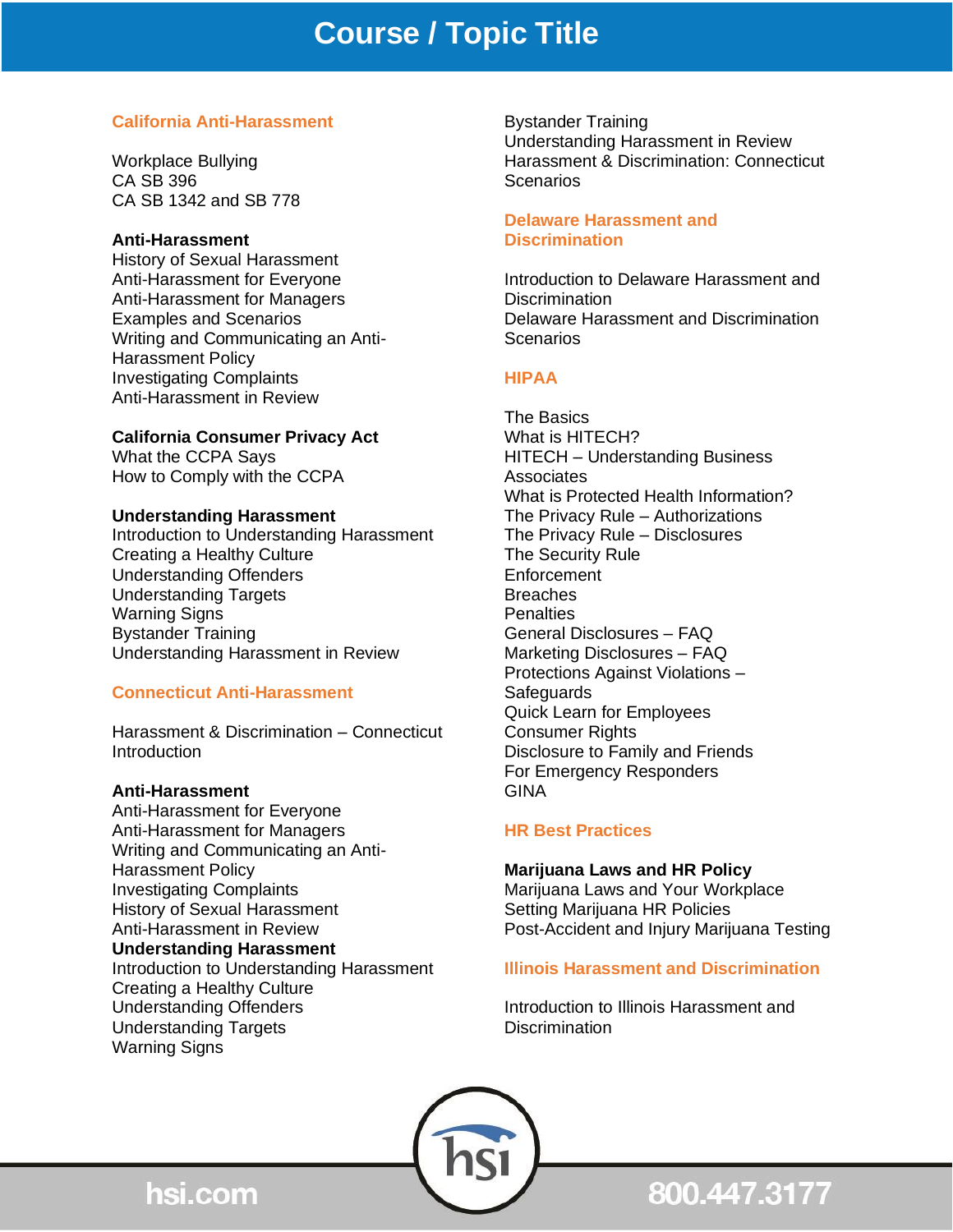# **Course / Topic Title**

Illinois Harassment and Discrimination Scenarios Illinois SB 75

#### **Maine Anti-Harassment**

Harassment & Discrimination – Maine **Introduction** 

#### **Anti-Harassment**

Anti-Harassment for Everyone Anti-Harassment for Managers Writing and Communicating an Anti-Harassment Policy Investigating Complaints History of Sexual Harassment Anti-Harassment in Review

#### **Understanding Harassment**

Introduction to Understanding Harassment Creating a Healthy Culture Understanding Offenders Understanding Targets Warning Signs Bystander Training Understanding Harassment in Review Harassment & Discrimination: Maine Scenarios

#### **New York City Anti-Harassment**

#### **Anti-Harassment**

Summary of New York City Changes Anti-Harassment for Everyone Anti-Harassment for Managers Writing and Communicating an Anti-Harassment Policy **Examples** Investigating Complaints Review Manager's Training Success

## **Understanding Harassment**

Healthy Culture Warning Signs Targets Bystander Training Review

#### **New York State Anti-Harassment**

New York State Anti-Harassment Introduction New York State Anti-Harassment Scenarios

#### **Anti-Harassment**

History of Sexual Harassment Anti-Harassment for Everyone Anti-Harassment for Managers Examples and Scenarios Writing and Communicating an Anti-Harassment Policy Investigating Complaints Anti-Harassment in Review

#### **Understanding Harassment**

Healthy Culture Warning Signs **Targets** Bystander Training Review

## **Workplace Compliance**

Avoiding Discrimination Problems: 5 Keys Discrimination: The Protected Classes Handling References Interview Checklist Leadership of a Diverse Group Legally Firing Legally Hiring **Retaliation** Substance Abuse Termination Checklist Workplace Bullying Workplace Violence The New I-9 Form PCI Data Security Standards Antitrust Law Overview Texas Human Trafficking Awareness for **Drivers** 

#### **Courses for Employees**

Age Discrimination in Employment Act for Employees



800.447.3177

hsi.com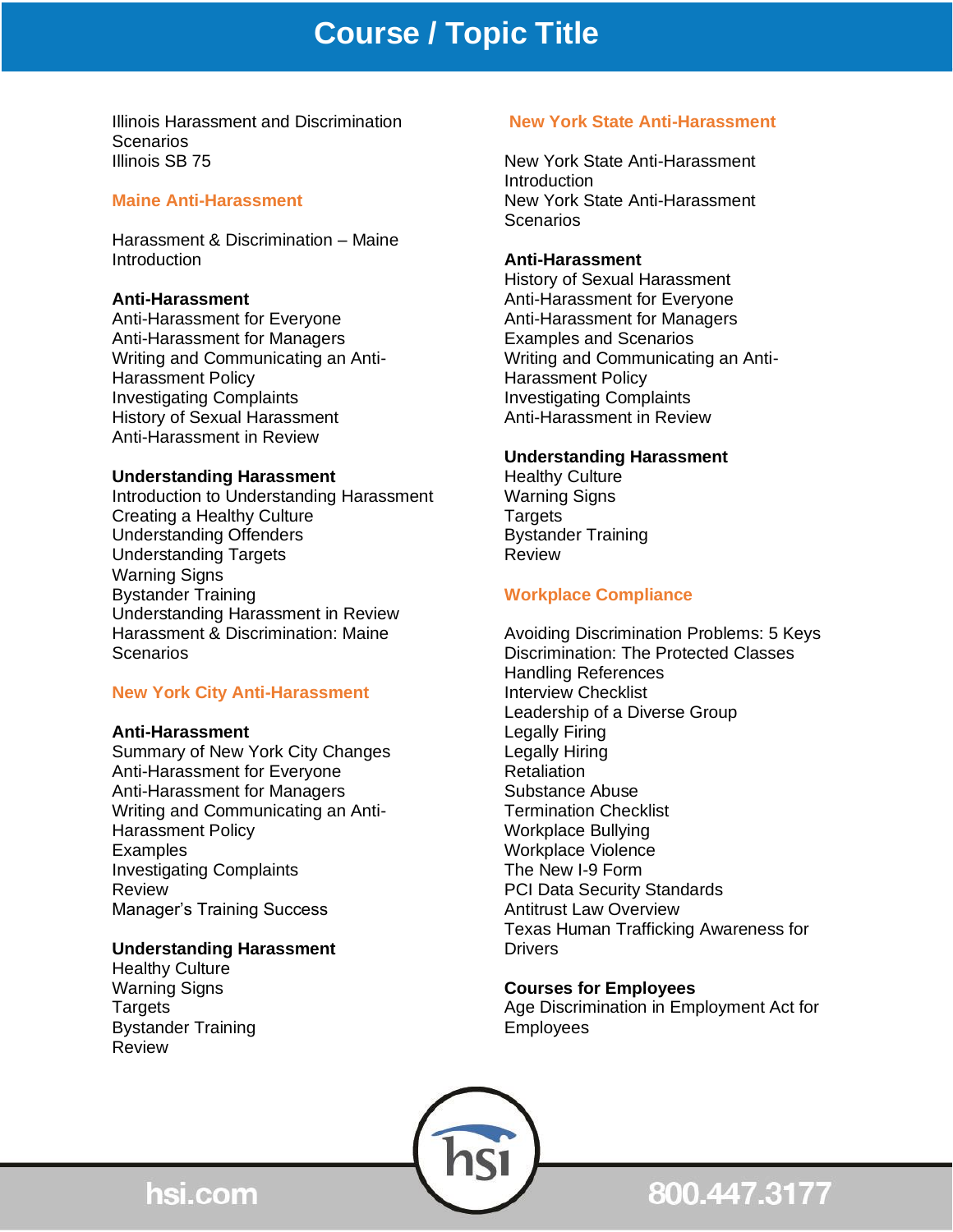# **Course / Topic Title**

Americans with Disabilities Act for **Employees** 

Fair Labor Standards Act for Employees Family and Medical Leave Act (FMLA) for **Employees** 

Military Family and Medical Leave Act (FMLA) for Employees Pregnancy Discrimination Act for Employees

Equal Pay Act for Employees California Time and Labor for Employees Uniformed Services Employment & Reemployment Rights Act (USERRA) for Employees

# **Courses for Managers**

Age Discrimination in Employment Act for Managers Americans with Disabilities Act for Managers Fair Labor Standards Act for Managers Family and Medical Leave Act (FMLA) for Managers Military Family and Medical Leave Act (FMLA) for Managers Pregnancy Discrimination Act for Managers Equal Pay Act for Managers California Time and Labor for Managers Uniformed Services Employment & Reemployment Rights Act (USERRA) for Managers

# **Anti-Harassment**

Anti-Harassment for Everyone Anti-Harassment for Managers Writing and Communicating an Anti-Harassment Policy Investigating Complaints History of Sexual Harassment Anti-Harassment in Review

# **Understanding Harassment**

Introduction to Understanding Harassment Understanding Offenders Understanding Targets Bystander Training Warning Signs Healthy Culture

Understanding Harassment in Review

# **Diversity**

Working Well with Everyone: What is Diversity? Working Well with Everyone: The Diversity **Continuum** Working Well with Everyone: The Mistake of **Stereotyping** Working Well with Everyone: The Power of **Inclusion** Working Well with Everyone: Diversity = Greatness

# **Title IX**

What is Title IX? Title IX on Your Campus Title IX Reporting

# **Florida Human Trafficking Awareness and Prevention**

Florida Human Trafficking Awareness and Prevention for Apartment Staff Florida Human Trafficking Awareness and Prevention for Hotel and Motel Staff

# **Workplace Culture**

Leadership of a Diverse Group Avoiding Discrimination: 5 Keys Diversifying Your Leadership Team Tokenism **Microaggressions** Empathy in the Workplace Finding a Mentor Like You Introduction to Business Psychology The Problem with Toxic Masculinity Supporting Working Parents and Caregivers Considering Part-Time and Job Sharing for Your Team

# **Anti-Racism**

The Anti-Racism Continuum Colorblindness Doesn't Work Calling Out and Calling In Learning to Listen and Listening to Learn Maintaining Momentum



800.447.3177

hsi.com